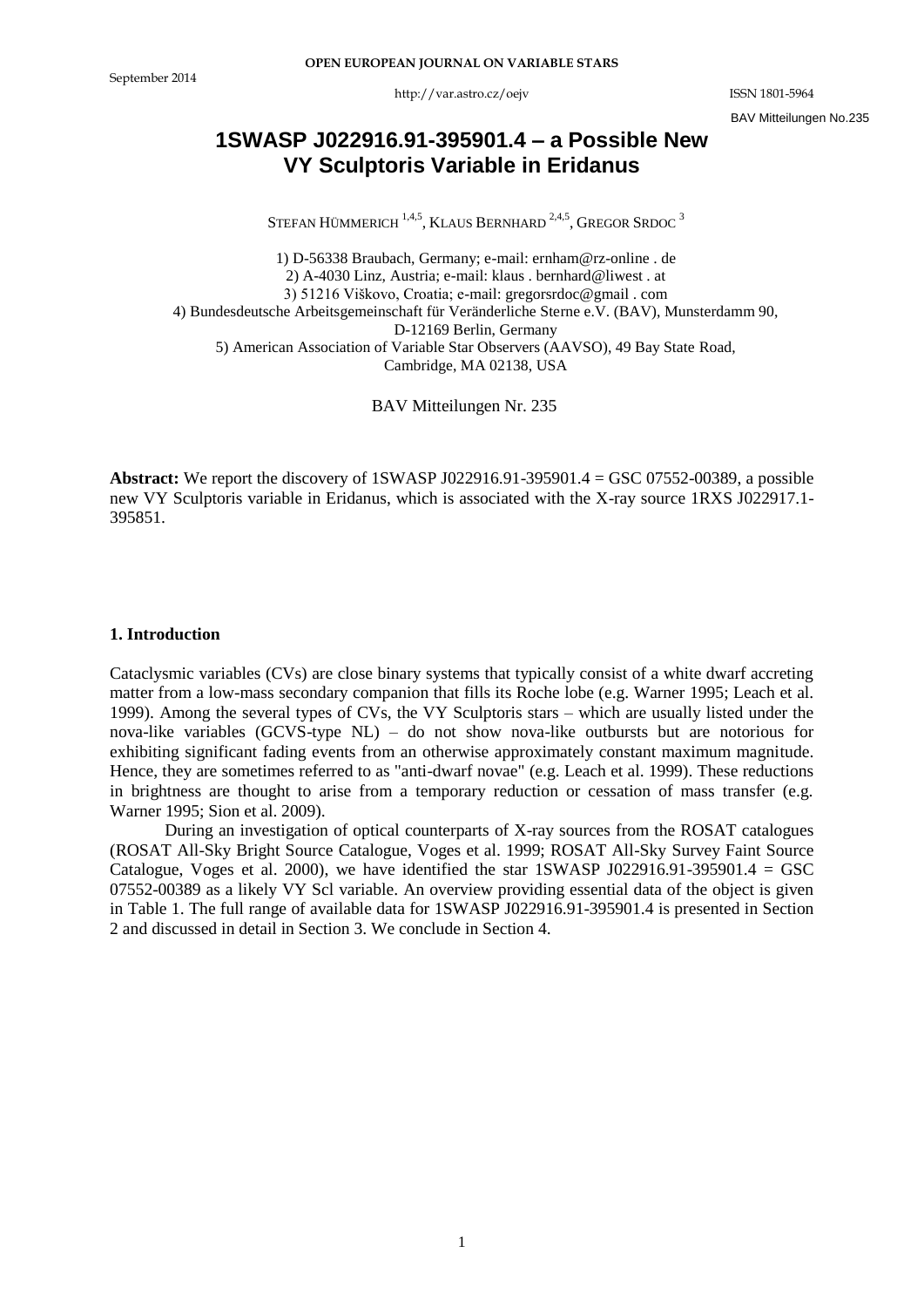| <b>Identifiers</b>      | 1SWASP J022916.91-395901.4    |
|-------------------------|-------------------------------|
|                         | ASAS J022916-3959.0           |
|                         | SSS J022917.0-395901          |
|                         | GSC 07552-00389               |
|                         | 1RXS J022917.1-395851         |
|                         |                               |
| Right Ascension (J2000) | 02:29:16.945                  |
| Declination (J2000)     | $-39:59:01.65$                |
| Magnitude Range (V)     | $12.8 - 16.7$                 |
| Periods                 | $0.136621 + 0.00005$ d        |
|                         | $0.137206 \pm 0.00005$ d      |
|                         | $\sim$ 26 d                   |
| Colour indices          | $(B-V)_{APASS} = 0.06$        |
|                         | $(B-V)_{SPM4.0} = 0.02$       |
|                         | $(J-K)_{2MASS} = 0.72$        |
| Remarks                 | Significant fading around HJD |
|                         | 2455000.                      |

Table 1 - Essential data of 1SWASP J022916.91-395901.4. Positional data were taken from UCAC4 (Zacharias et al. 2012). Colour indices were derived from APASS

(Henden et al. 2012), SPM4.0 (Girard et al. 2011) and 2MASS (Skrutskie et al. 2006).

### **2. Data**

1

1SWASP J022916.91-395901.4 = GSC 07552-00389 has been found to exhibit a significant fading event between HJD 2454700 and HJD 2455200, dropping sharply by about 3.5 mag  $(V^*)^1$ , which has been well documented by observations from the Siding Spring Survey (SSS; Drake et al. 2009). The long-term light curve of the star, based on all available data, is shown in Figure 1.

The star also exhibits variability on shorter time-scales. This becomes especially obvious in data from the SuperWASP project (SWASP; Butters et al. 2010) which boast very good time sampling. In order to increase the accuracy of the SWASP measurements, the data were binned (binsize: 0.01 day) and obvious outliers were removed by a visual inspection. SWASP data are made up of two parts, which are separated by an observational gap of ~240 days. The long-term SWASP light curve is shown in Figure 2; properties of the SWASP dataset are given in Table 2.

<sup>&</sup>lt;sup>1</sup> Magnitudes derived from the Siding Spring Survey (Drake et al. 2009) and the SuperWASP project (Butters et al. 2010) are unfiltered values that have been calibrated against V magnitudes and are commonly listed amongst passbands as "CV" (cf. e.g. [http://www.aavso.org/vsx/index.php?view=about.passbands\)](http://www.aavso.org/vsx/index.php?view=about.passbands). In order to avoid confusion with the abbreviation for cataclysmic variables throughout this paper, we have refrained from using this convention and have chosen to denote the corresponding magnitudes as "V\*" instead.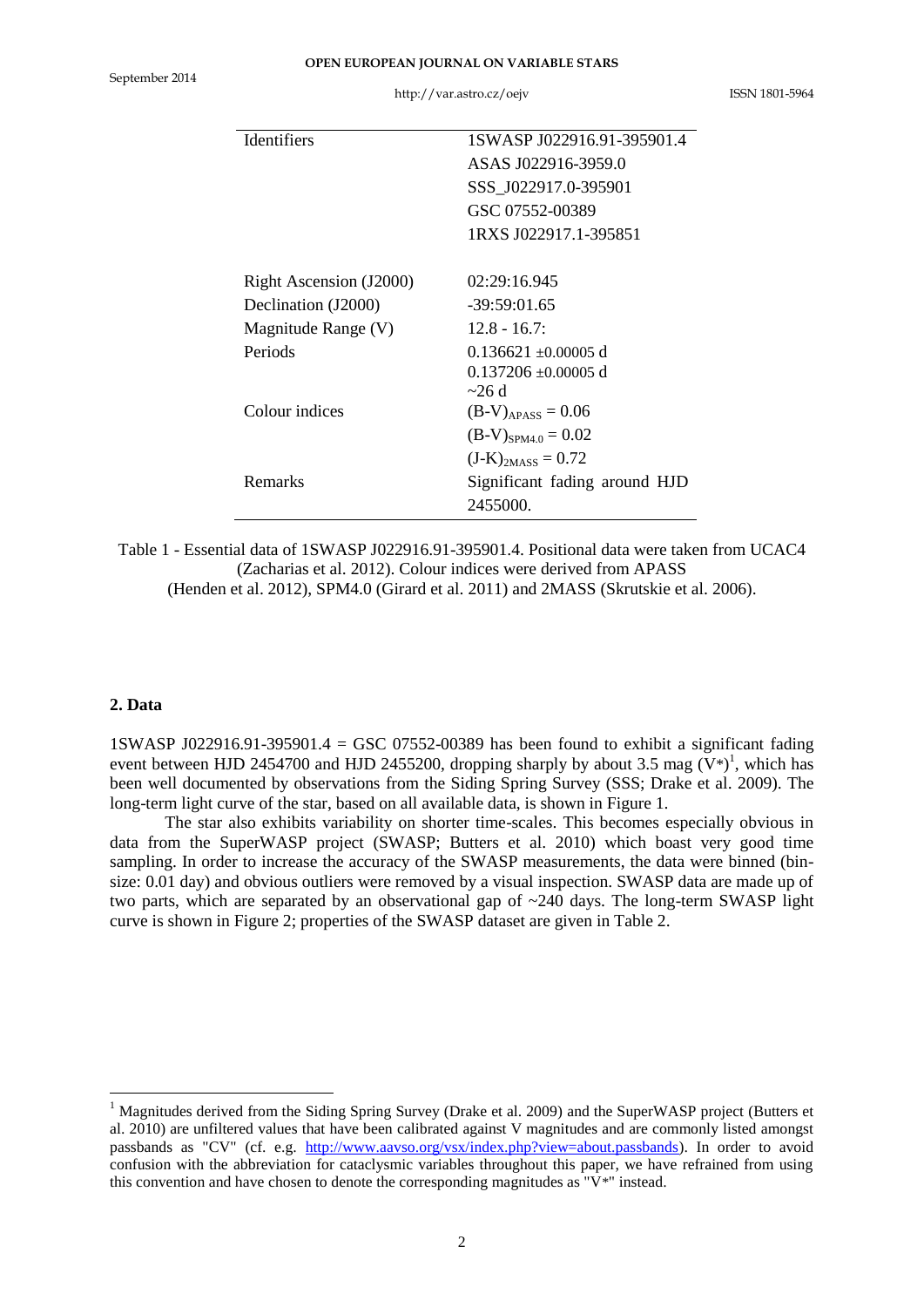September 2014

http://var.astro.cz/oejv ISSN 1801-5964



Figure 1 – Light curve of 1SWASP J022916.91-395901.4, based on data from various sky surveys, as indicated in the legend (inset).



Figure 2 – Long-term light curve of 1SWASP J022916.91-395901.4, based on SWASP data (binned; bin-size: 0.01 days). Obvious outliers have been removed by a visual analysis.

| <b>SWASP</b> dataset   | part 1                     | part 2                     |
|------------------------|----------------------------|----------------------------|
| time (HJD)             | 2453903.628 to 2454090.409 | 2454330.463 to 2454466.451 |
| covered timespan (d)   | ~187                       | ~136                       |
| number of datapoints   | 1184 (after binning)       | 1756 (after binning)       |
| mean magnitude $(V^*)$ | 13.20                      | 13.53                      |
| amplitude $(V^*)$      | $\sim 0.8$ mag             | $\sim$ 1.4 mag             |
| dominant periods (d)   | $0.136621 + 0.00005$       | $0.137206 \pm 0.00005$     |
|                        |                            | ~26                        |

Table 2 – Properties of the SWASP dataset.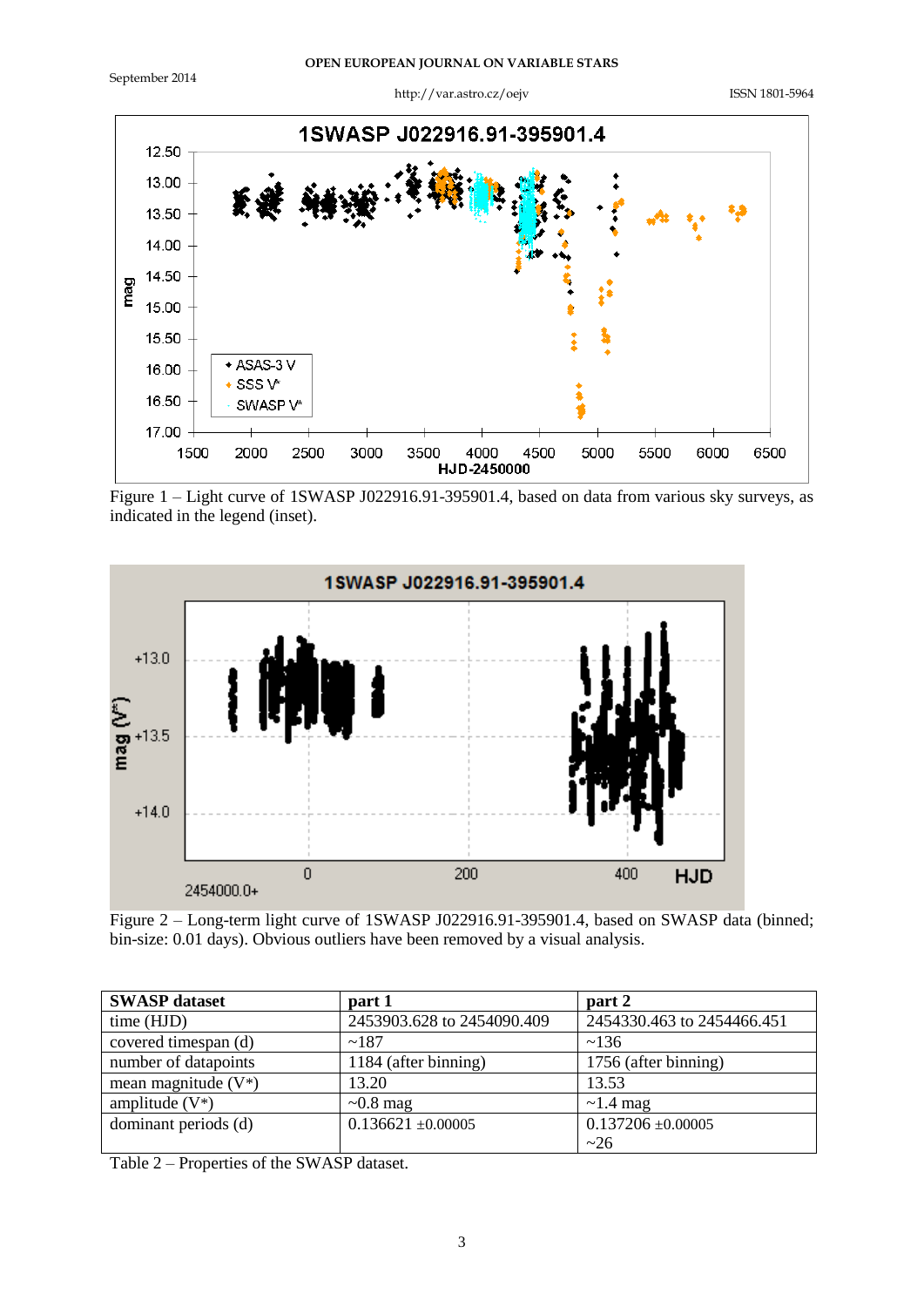1

#### **OPEN EUROPEAN JOURNAL ON VARIABLE STARS**

#### http://var.astro.cz/oejv ISSN 1801-5964

Both parts of SWASP data are distinctly different. Obviously, a mean magnitude shift and an increase in amplitude took place during the observational gap (cf. Figure 2, Table 2), which is reflected in data from other sky surveys. Similar phenomena are also documented during other parts of the long-term light curve of the star that have not been covered by SWASP (cf. Figure 1). Thus, we conclude that the observed differences between both parts of the dataset are intrinsic to the star and not of instrumental origin. Furthermore, we have checked for possible light contamination by another variable star in the same field, which might have affected measurements from the sky surveys. However, no nearby stars of sufficient brightness are present that might induce a significant light contamination.

The more recent SWASP data are characterized by obvious semi-regular brightenings with an amplitude of roughly 1 magnitude  $(V^*)$  and a period around 26 days. Corresponding peaks are also found in the power spectra of ASAS-3 and SSS data, albeit of considerably weaker power. We have searched for additional frequencies using Period04 (Lenz and Breger 2005) and the Lomb-Scargle method in PERANSO (Vanmunster 2007), which resulted in the discovery of regular variations with an amplitude of about 0.2 mag (V<sup>\*</sup>) and a period of P1 = 0.136621  $\pm$ 0.00005 days<sup>2</sup> in the first part of SWASP data. This signal is still present in the second part of the data, although it is now dominated by another signal at  $P2 = 0.137206 \pm 0.00005$  days (cf. Table 2; Figure 3). After excluding the latter oscillation from the data via pre-whitening, P1 once again resumes its dominance.

Phase plots illustrating the observed variability pattern of 1SWASP J022916.91-395901.4 in SWASP data are given in Figure 4. Figure 5 shows details of the SuperWASP light curve which illustrate the short-term variability; here, small cycle-to-cycle variations are visible which are probably the result of the beating of the two detected periods.



Figure 3 – Lomb-Scargle power spectra for the SWASP data set. The left panel illustrates the power spectrum of the first part of SWASP data  $(2453900 \times HJD \times 2454090)$ ; the right panel shows the power spectrum of the second part  $(2454330 < HJD < 2454470)$ . The first part is dominated by a single peak at  $P1 = 0.136621$  days. This signal is still present in the second part, although it is now dominated by another signal at  $P2 = 0.137206$  d.

 $2$  Period uncertainties were estimated using Period04 and employing the width of the corresponding peaks in the power spectra.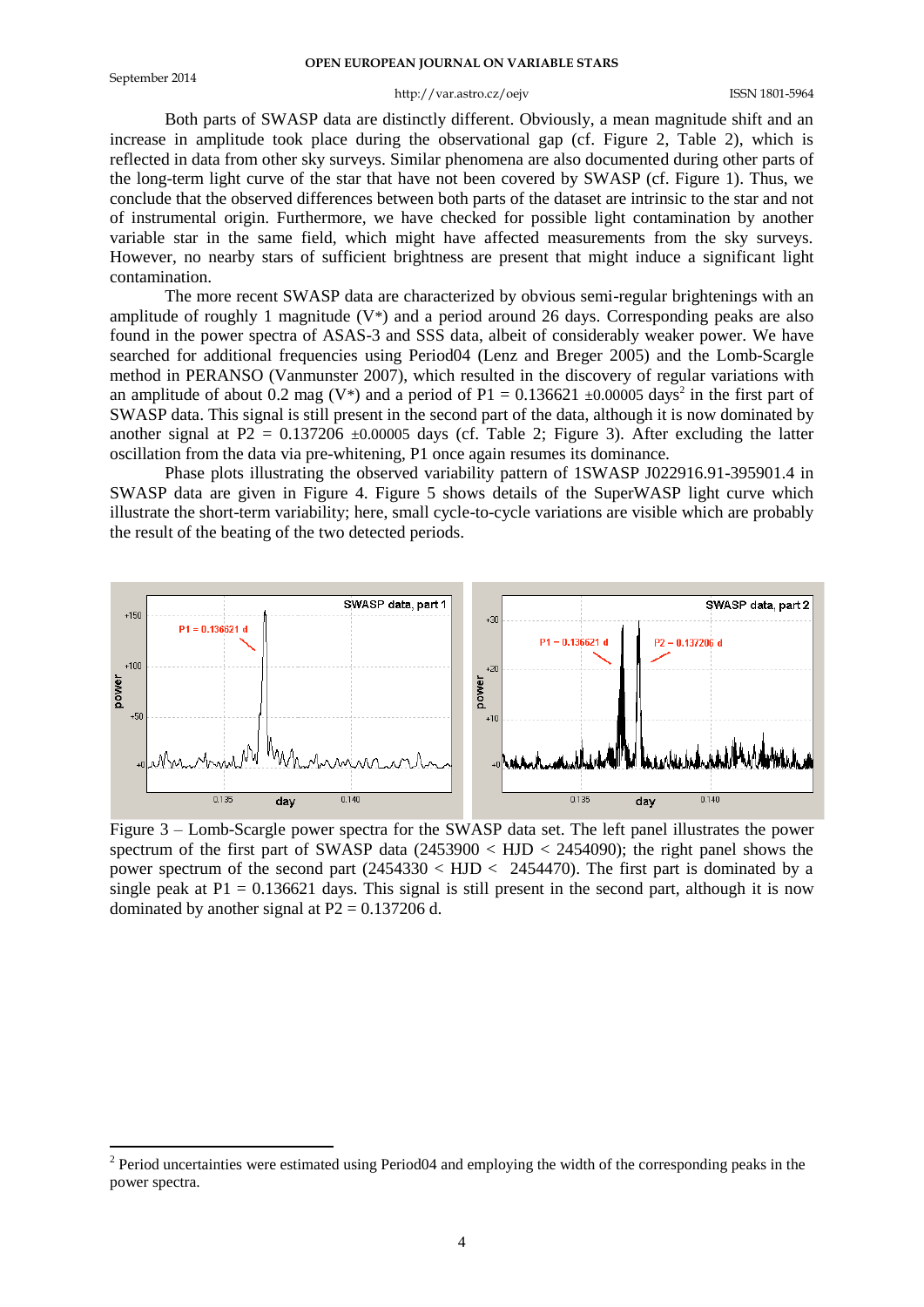

Figure 4 – Short-term variability of 1SWASP J022916.91-395901.4. The left panels show the first part of SWASP data (top;  $2453900 < HJD < 2454090$ ) and the same data folded with a period of P1 = 0.136621 days (bottom). The right panels show the second part of SWASP data (top; 2454330 < HJD  $<$  2454470) and the same data folded with a period of P2 = 0.137206 days (bottom). SWASP data have been binned (bin-size: 0.01 days) and obvious outliers have been removed by a visual inspection; fit curves are shown in red. Note the modulation of the light curve with a period of  $\sim$ 26 days during the second part of SWASP coverage.



Figure 5 – Light curve details of 1SWASP J022916.91-395901.4, illustrating the short-term variability during the second part of SWASP coverage (2454330 < HJD < 2454470). The diagram has been based on SuperWASP data (binned, bin-size: 0.01 days; obvious outliers have been removed by a visual inspection).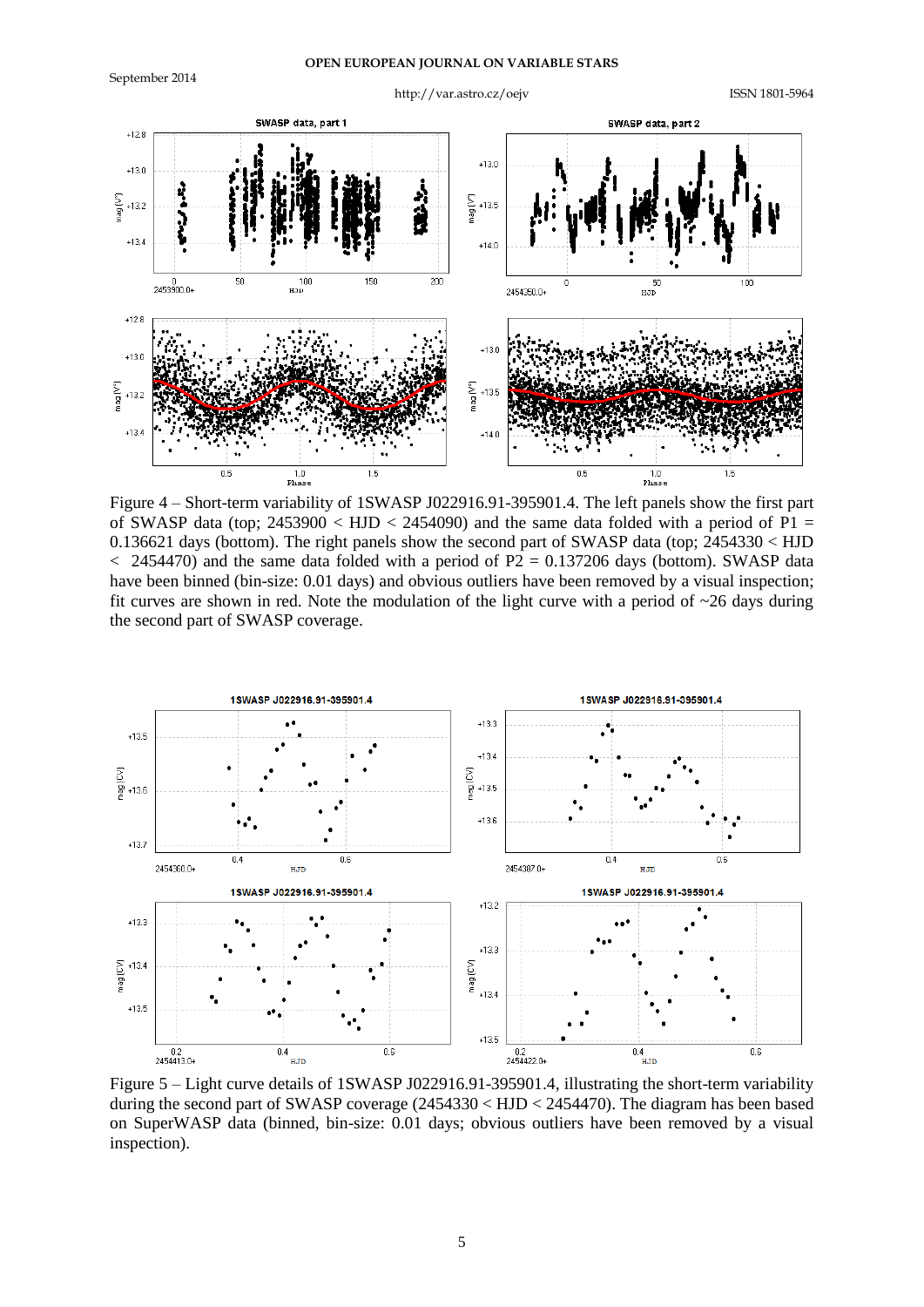#### http://var.astro.cz/oejv ISSN 1801-5964

## **3. Discussion**

The observed colour indices for 1SWASP J022916.91-395901.4 are rather discrepant. The star is quite blue in APASS and SPM4.0 data –  $(B-V) = 0.06$  and  $(B-V) = 0.02$ , respectively – while the observed (J-K) index of 0.72 (2MASS) points to a later spectral type and might be indicative of infrared excess.

The star is even bluer in YB6 data (accessed through the NOMAD catalogue; Zacharias et al. 2005), which indicate (B-V)  $\approx$  -0.4. YB6 measurements are photographic magnitudes based on the scans of blue and yellow plates obtained during the Lick and Yale Proper Motion surveys. As the corresponding plates were often not taken at the same epoch, further uncertainties are added to those deriving from the plate reduction processes (Otero 2014; private communication). In order to investigate this issue, we have compared (contemporaneous) CCD measurements from APASS with measurements derived from the YB6 catalogue via NOMAD for several VY Scl stars. Interestingly, (B-V) indices derived from YB6 are on the average ~0.3 mag bluer than those derived from APASS measurements. Although this conclusion obviously suffers from small number statistics, we are inclined to attribute the difference in colour to the aforementioned sources and feel justified in preferring the CCD measurements of APASS and SPM4.0.

Based on the calculations of Schlafly and Finkbeiner (2011), we estimate an interstellar extinction of  $A_V \approx 0.06$  mag; thus, line-of-sight extinction to 1SWASP J022916.91-395901.4 is negligible and should not interfere significantly with the observed colour indices. It is interesting to note that the V measurements from ASAS-3 and the magnitudes from the SSS and the SWASP project, which are unfiltered values that have been calibrated against V magnitudes, match perfectly (cf. Figure 1). Thus, no attempt has been made to shift SWASP and SSS data to the V scale.

1SWASP J022916.91-395901.4 is coincident with the X-ray source 1RXS J022917.1-395851 from the ROSAT All-Sky Survey Faint Source Catalog (Voges et al. 2000) and has also been detected by the ultraviolet (UV) space telescope Galaxy Evolution Explorer (GALEX; Bianchi et al. 2011; FUV = 13.39 mag; NUV = 13.24 mag).

The observed parameters, notably colour indices, X-ray luminosity and variability pattern, provide strong evidence against a classification of 1SWASP J022916.91-395901.4 as a variable star of UX Orionis or R Coronae Borealis type – other groups of variables notorious for exhibiting significant fading events. On the other hand, all observed parameters are in agreement with a classification as a nova-like variable of VY Sculptoris type, which will be enlarged on in the following paragraphs.

The X-ray and UV detection of 1SWASP J022916.91-395901.4 are indicative of high-energy phenomena taking place on the star. In the hardness ratio (HR) diagram, which plots HR1 versus HR2, the star is situated well inside the realm of the CVs and the observed values are in excellent agreement with other VY Sculptoris variables  $(HR1 = 0.77 \pm 0.31$ ;  $HR2 = 0.19 \pm 0.28$ ; cf. Figure 6).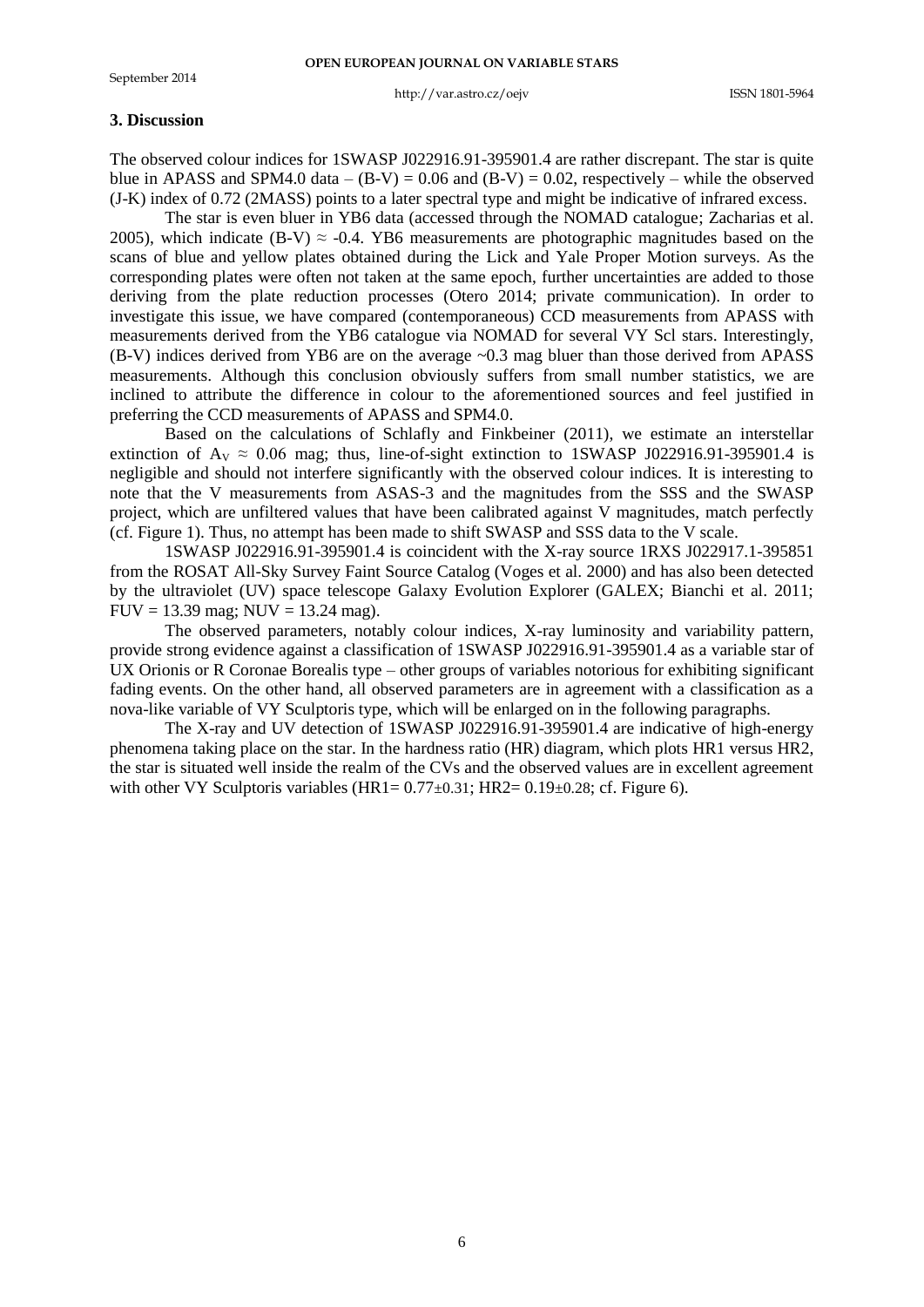September 2014

http://var.astro.cz/oejv ISSN 1801-5964



Figure 6 – HR1 versus HR2 diagram, based on data from the ROSAT catalogues (Voges et al. 1999; Voges et al. 2000). The diagram shows the position in hardness ratio space for (non-interacting) white dwarfs (black circles; data from Fleming et al. 1996), AM Herculis systems (green triangles), U Geminorum variables (blue triangles) and VY Sculptoris variables (red triangles). The position of 1SWASP J022916.91-395901.4 is marked by the big red dot. CV classifications were taken from the AAVSO International Variable Star Index (VSX; Watson et al. 2006).

VY Scl systems are generally thought to comprise a hot white dwarf accumulating matter via an accretion disk (Warner 1995). This scenario is in general accord with the observed colour indices. Furthermore, according to Honeycutt and Kafka (2004), the average (B-V) index for nova-like CVs is  $\sim$ 0.00, which holds true for most VY Scl systems like e.g. TT Ari (0.00), BB Dor (0.05), KR Aur (-0.07), BZ Cam (0.03), V794 Aql (0.06) etc. This is in good agreement with the corresponding value for 1SWASP J022916.91-395901.4.

The period of the sinusoidal short-period variability ( $P \approx 0.137$  days) observed in 1SWASP J022916.91-395901.4 is in very good agreement with the orbital periods observed in VY Sculptoris systems which show a strong correlation and seem to exclusively range between  $\sim 0.133$  and  $\sim 0.166$ days (Warner 1995; Hameury and Lasota 2002; Honeycutt and Kafka 2004). No eclipse features seem to be present in the phase plot (cf. Figure 4); in fact, shape and amplitude of the observed variability are reminiscent of the findings for non-eclipsing VY Scl systems, like e.g. IM Eri (e.g. Armstrong et al. 2013), which often exhibit a single, sinusoidal wave in the range of the orbital period. The resulting photometric variability may be further affected by the superhump phenomenon, which is commented on below. It seems likely, then, that 1SWASP J022916.91-395901.4 is a non-eclipsing system, too, although radial velocity studies are needed to settle this question with authority.

Cataclysmic variables of short orbital period often exhibit photometric variability with a period close to, but not quite matching, the orbital period. This variability is generally interpreted as being due to so-called superhumps (cf. e.g. Warner 1995). Generally, superhump periods slightly exceed orbital periods (e.g. Skillman et al. 1998), although the opposite has been reported as well (e.g. Kozhevnikov 2007). Some bright nova-like variables routinely exhibit superhumps during their normal brightness state (Kozhevnikov 2007), and it is possible that the observed short-period variability of 1SWASP J022916.91-395901.4 might be due to this phenomenon.

Abrupt period changes due to superhumps have been observed in many VY Scl stars, e.g. TT Ari, and are thought to arise from the development of a precessing, eccentric instability in the accretion disk (Skillman et al. 1998, and references therein). In this respect, it is interesting to note the sudden appearance of an additional signal in the second part of SWASP data ( $P2 = 0.137206$  d; the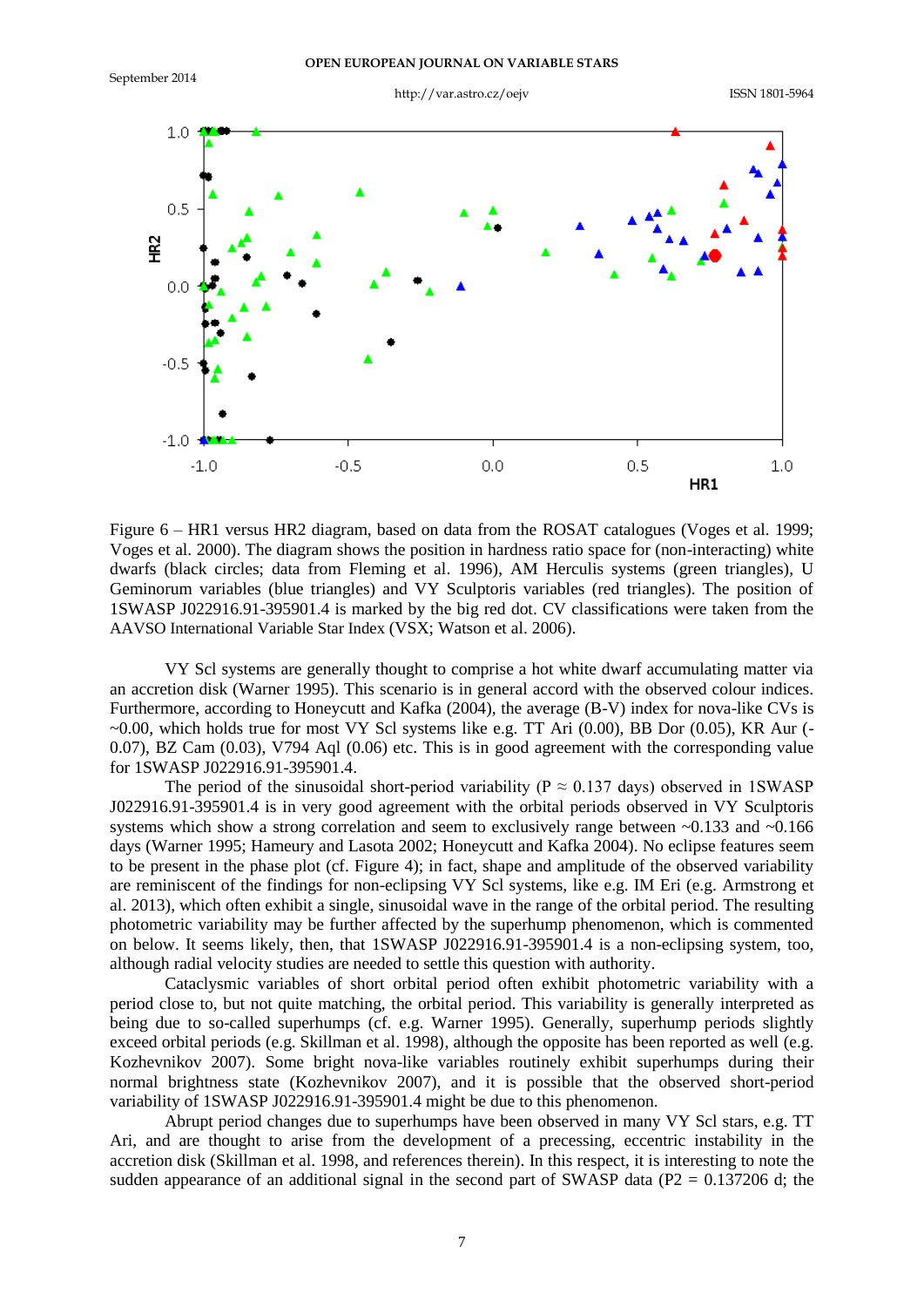#### **OPEN EUROPEAN JOURNAL ON VARIABLE STARS**

## http://var.astro.cz/oejv ISSN 1801-5964

superhump period?) with a period close to the first period ( $P1 = 0.136621$  d; the orbital period?), which might be interpreted in this vein. However, it is impossible to draw any definite conclusions concerning the nature of the observed period instability without further photometric and spectroscopic monitoring.

Furthermore, the observed secondary variability on a time-scale of  $\sim$ 26 days is in agreement with the phenomenon of stunted outbursts, which are prone to exhibiting pseudo-periods and have been observed in old novae and nova-like CVs (Honeycutt 2001). They are fairly common among VY Scl variables like e.g. FY Per and V794 Aql, which both show secondary variability on a timescale of about 20-25 days (Honeycutt 2001; Honeycutt and Kafka 2004). In this respect, it is interesting to note that – just before the onset of the fading event – the outbursts seem to occur in shortening intervals, and their amplitude increases. It is intriguing to surmise that this behaviour, which might results from mounting disk instabilities, is in some way connected to the ensuing cessation of mass transfer, which leads to the observed drop in brightness. However, an investigation of this is beyond the scope of the present paper.

Similar to the mechanism in dwarf novae, stunted outbursts are interpreted as being due to accretion disk instabilities seen against the background of a high optical brightness state which diminishes the amplitude of the outbursts (e.g. Honeycutt 2001). Generally, the observed light curve features are in good agreement with observations of other VY Scl variables (cf. Honeycutt 2001; Honeycutt and Kafka 2004).

## **4. Conclusion**

Taking into account all available data, we feel confident in presenting 1SWASP J022916.91-395901.4 as a promising VY Sculptoris variable candidate. Our classification has been based mainly on

- (i) colour indices  $((B-V) \approx 0.0, (J-K) \approx 0.7)$ ;
- (ii) the star's position in ROSAT hardness ratio space (cf. Figure 6);
- (iii) the observed, complex variability pattern that is characteristic of this type of variable star, in particular
	- a. the significant fading event of  $\sim$ 3.5 mag (V\*) between HJD 2454700 and HJD 2455200;
	- b. the observed regular variability ( $P \approx 0.137$  days;  $\Delta V^* \approx 0.2$  mag), which is reminiscent of the orbital periods of VY Scl stars ( $\sim$ 0.133 d < P<sub>orb</sub> <  $\sim$ 0.166 d);
	- c. the observed semi-regular brightenings ( $P \approx 26$  days;  $\Delta V^* \approx 1$  mag), which are strongly reminiscent of the phenomenon of stunted outbursts seen frequently in VY Scl stars.

However, our conclusion needs to be verified by spectroscopic studies, which we herewith strongly encourage.

#### **Acknowledgements:**

This research has made use of the SIMBAD and VizieR databases operated at the Centre de Données Astronomiques (Strasbourg) in France, of the AAVSO International Variable Star Index (VSX) and of the Two Micron All Sky Survey (2MASS), which is a joint project of the University of Massachusetts and the Infrared Processing and Analysis Center/California Institute of Technology, funded by the National Aeronautics and Space Administration and the National Science Foundation. This paper has also made use of data from the DR1 of the WASP data as provided by the WASP consortium, and the computing and storage facilities at the CERIT Scientific Cloud, reg. no. CZ.1.05/3.2.00/08.0144 which is operated by Masaryk University, Czech Republic. It is a pleasure to acknowledge John Greaves and Sebastián Otero for helpful discussions. The authors thank the anonymous referees for helpful suggestions that helped to improve the paper.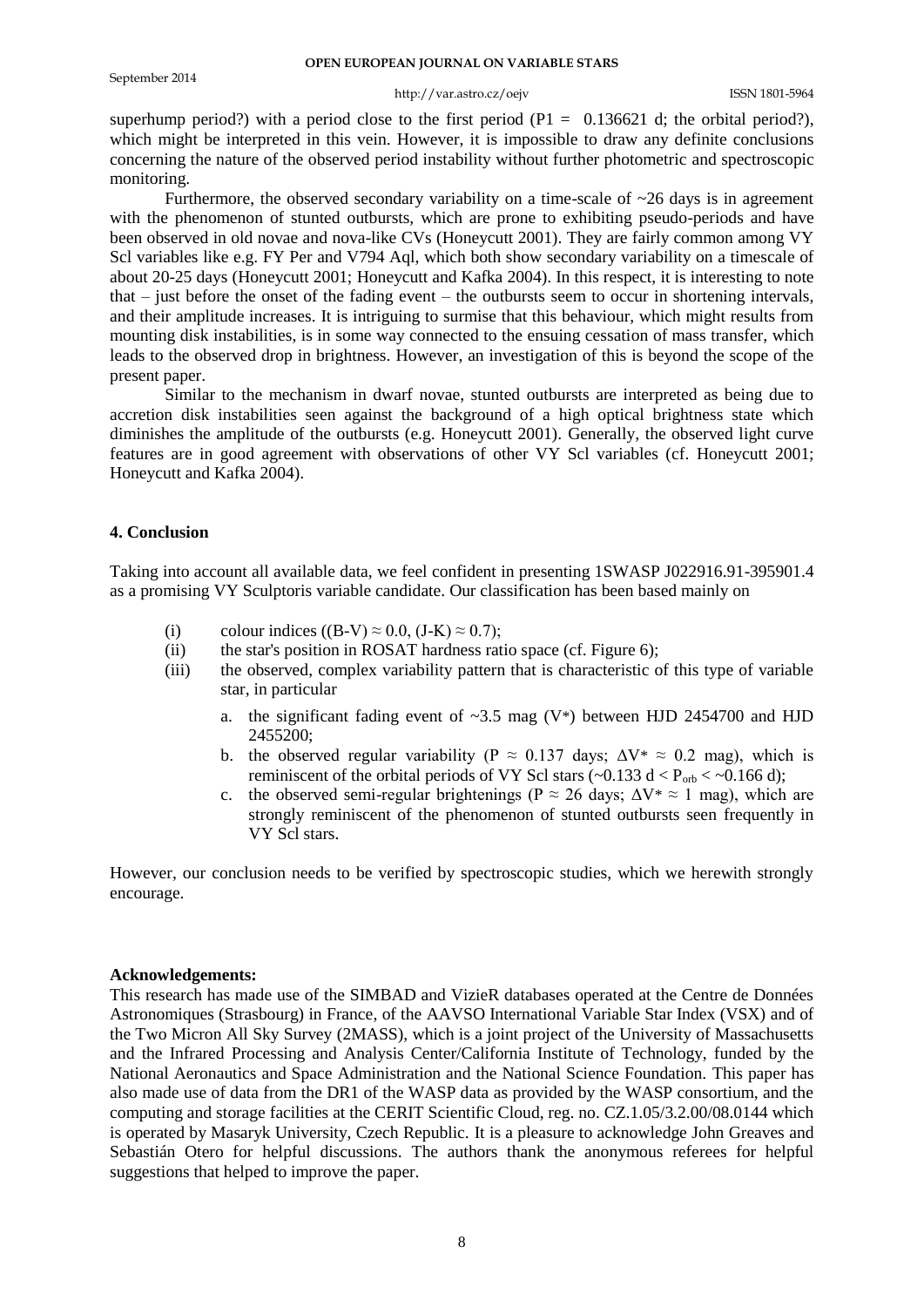## **5. References**

Armstrong, E.; Patterson, J.; Michelsen, E. et al., 2013, MNRAS, 435, 707 [\(2013MNRAS.435..707A\)](http://adsabs.harvard.edu/abs/2013MNRAS.435..707A)

- Bianchi, L. et al, 2011, Ap&SS, 335, 161 [\(2011Ap&SS.335..161B\)](http://adsabs.harvard.edu/abs/2011Ap&SS.335..161B)
- Butters, O. W.; West, R. G.; Anderson, D. R. et al., 2010, A&A, 520, L10 [\(2010A&A...520L..10B\)](http://adsabs.harvard.edu/abs/2010A&A...520L..10B)
- Drake, A. J.; Djorgovski, S. G.; Mahabal, A. et al., 2009, ApJ, 696, 870 [\(2009ApJ...696..870D\)](http://adsabs.harvard.edu/abs/2009ApJ...696..870D)
- Fleming, T. A.; Snowden, S. L.; Pfeffermann, et al., 1996, A&A, 316, 147 [\(1996A&A...316..147F\)](http://adsabs.harvard.edu/abs/1996A%26A...316..147F)
- Girard, T. M. et al., 2011, AJ, 142, 15 [\(2011AJ....142...15G\)](http://adsabs.harvard.edu/abs/2011AJ....142...15G)
- Hameury, J.-M.; Lasota, J.-P., 2002, A&A, 394, 231 [\(2002A&A...394..231H\)](http://adsabs.harvard.edu/abs/2002A&A...394..231H)

Henden, A. A. et al., 2012, JAVSO, 40, 430 [\(2012JAVSO..40..430H\)](http://adsabs.harvard.edu/abs/2012JAVSO..40..430H)

- Honeycutt, R. K., 2001, PASP, 113, 473 [\(2001PASP..113..473H\)](http://adsabs.harvard.edu/abs/2001PASP..113..473H)
- Honeycutt, R. K.; Kafka, S., 2004, AJ, 128, 1279H [\(2004AJ....128.1279H\)](http://adsabs.harvard.edu/abs/2004AJ....128.1279H)

Kozhevnikov, V. P., 2007, MNRAS, 378, 955 [\(2007MNRAS.378..955K\)](http://adsabs.harvard.edu/abs/2007MNRAS.378..955K)

Leach, R. et al., 1999, MNRAS, 305, 225 [\(1999MNRAS.305..225L\)](http://adsabs.harvard.edu/abs/1999MNRAS.305..225L)

Lenz, P.; Breger, M., 2005, CoAst, 146, 53 [\(2005CoAst.146...53L\)](http://adsabs.harvard.edu/abs/2005CoAst.146...53L)

Otero, S., 2014, private communication

Samus, N. N.; Durlevich, O. V.; Kazarovets, E. V.; Kireeva, N. N.; Pastukhova, E. N.; Zharova, A. V. et al., 2007-2013, General Catalogue of Variable Stars, VizieR On-line Data Catalog, [B/gcvs](http://cdsarc.u-strasbg.fr/viz-bin/Cat?B/gcvs)

Schlafly, E. F.; Finkbeiner, D. P., 2011, ApJ, 737, 103 [\(2011ApJ...737..103S\)](http://adsabs.harvard.edu/abs/2011ApJ...737..103S)

Sion, E. M. et al., 2009, JPhCS, 172, id. 012039 [\(2009JPhCS.172a2039S\)](http://adsabs.harvard.edu/abs/2009JPhCS.172a2039S)

Skillman, D. R. et al., 1998, ApJ, 503, L67 [\(1998ApJ...503L..67S\)](http://adsabs.harvard.edu/abs/1998ApJ...503L..67S)

Skrutskie, M. F. et al., 2006, AJ, 131, 1163 [\(2006AJ....131.1163S\)](http://adsabs.harvard.edu/abs/2006AJ....131.1163S)

Vanmunster, T., 2007, PERANSO Period Analysis and Light Curve Software [\(http://www.peranso.com/\)](http://www.peranso.com/)

Voges, W. et al., 1999, A&A, 349, 389 [\(1999A&A...349..389V\)](http://adsabs.harvard.edu/abs/1999A&A...349..389V)

Voges, W. et al., 2000, IAUC, 7432, 1 [\(2000IAUC.7432R...1V\)](http://adsabs.harvard.edu/abs/2000IAUC.7432R...1V)

Warner, B., 1995, Cataclysmic Variable Stars, Cambridge University Press [\(1995CAS....28.....W\)](http://adsabs.harvard.edu/abs/1995CAS....28.....W)

Watson, C.; Henden, A. A.; Price, A., 2006, SASS, 25, 47 [\(2006SASS...25...47W\)](http://adsabs.harvard.edu/abs/2006SASS...25...47W)

Zacharias, N.; Monet, D. G.; Levine, S. E. et al., 2005, NOMAD Catalogue, VizieR On-line Data Catalog, [I/297](http://cdsarc.u-strasbg.fr/viz-bin/Cat?I/297)